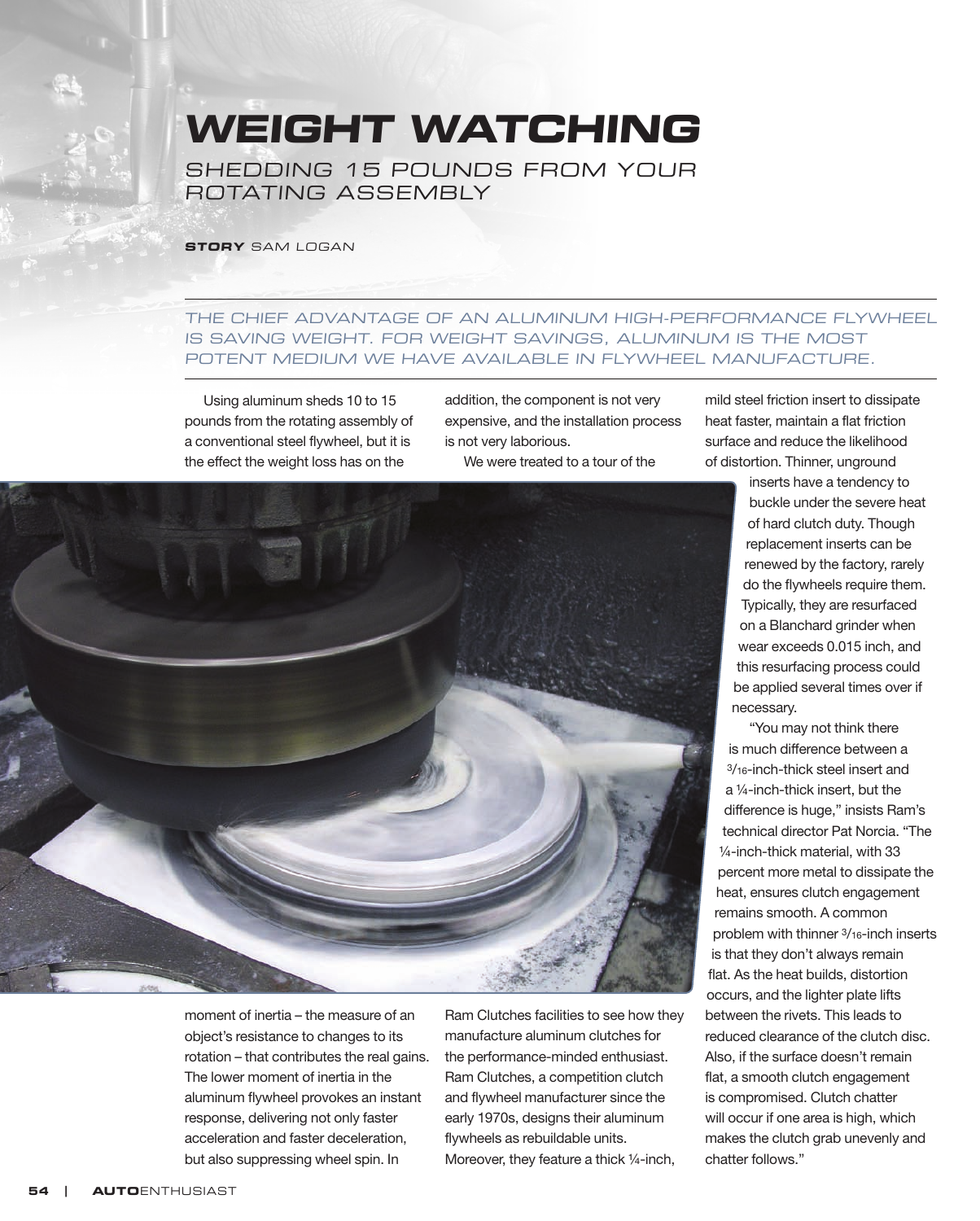Aluminum flywheel blanks are derived from 6061 material with a T6 temper, and they arrive at Ram's facility in Columbia, South Carolina, in a variety of thicknesses and diameters from 12½ to 15 inches. They are classified by their diameter and by the number of teeth on the starter ring gear that encircles them. The most popular blanks are 13½ and 14 inches. The smallest of these suit the 2300/2000 Ford (135 teeth), and the largest are used on the bigblock Fords (184 teeth). The most popular flywheel for a Chevrolet carries a 168-tooth ring gear and is produced from a 13½-inch blank, as is a Ford with a 164-tooth gear. The Chrysler unit usually features a 143 tooth ring gear and is machined from a 13¾-inch blank.

Flywheels provide 50 percent of the friction surface to which the clutch disc mates; therefore, they contribute half of the holding power of the clutch system. Premium flywheels possess four essential elements: a proper friction surface finish, a perfectly flat friction surface, a friction surface parallel to the crankshaft flange and a fine balance. Approximately one in

20 flywheels is endowed with perfect balance; the remaining 19 will display drilled balance holes. Ram's Pat Norcia reports they balance their units to within half-ounce/inch.

"To provide a proper friction surface and to ensure the flywheel is parallel to the crankshaft flange," says Norcia, "we use a Blanchard grinder that enables us to grind the flywheels flat to within 0.001-inch." A Blanchard grinder not only spins its grinding head but also its table with the flywheel attached. By

expanded then shrunk in place. The securing screws offer a safety margin on competition cars by keeping the ring gear from rotating on the flywheel. "If for some reason," comments Norcia, "the flywheel is exposed to excessive heat, perhaps through severe clutch slippage, the ring gear could become loose as the cooling rates of the steel ring gear and the aluminum flywheel differ. For this reason, Ram fits retaining screws." He added that on billet competition drag racing clutches,

## **"**we use a Blanchard grinder that enables us to grind the flywheels flat to within 0.001-inch.**"**

rotating the flywheel and the grinding stone in two different directions, a perfect mating surface is achieved. With a 36-grit grinding stone, this device provides a true surface; hence, smoother clutch engagement and greater clutch longevity.

On the edge of the flywheel, a groove is machined to accept a starter ring gear. On its back face, three button-head securing screws are installed after the ring gear is heatwhere slipping is normal practice, retaining screws are essential.

The principal failings on aftermarket high-performance aluminum flywheels are often a steel friction insert of inadequate thickness (usually 3/16 inch), the omission of a properly ground surface on the friction insert and the lack of balancing. Here is how Ram Clutches avoids these pitfalls in building their high-performance lightweight flywheels.



**1** Flywheel blanks are received in a variety of thicknesses and diameters from 12½ to 15 inches.

**2** Initial machining of the flywheel blank establishes the outer diameter and the inner areas where the crank flange pattern will be drilled. Carbide-tipped cutting tools have



the durability to machine about 90 flywheels before they're replaced. Note the dispersal of the small chips which take away the heat, keeping the flywheel cool.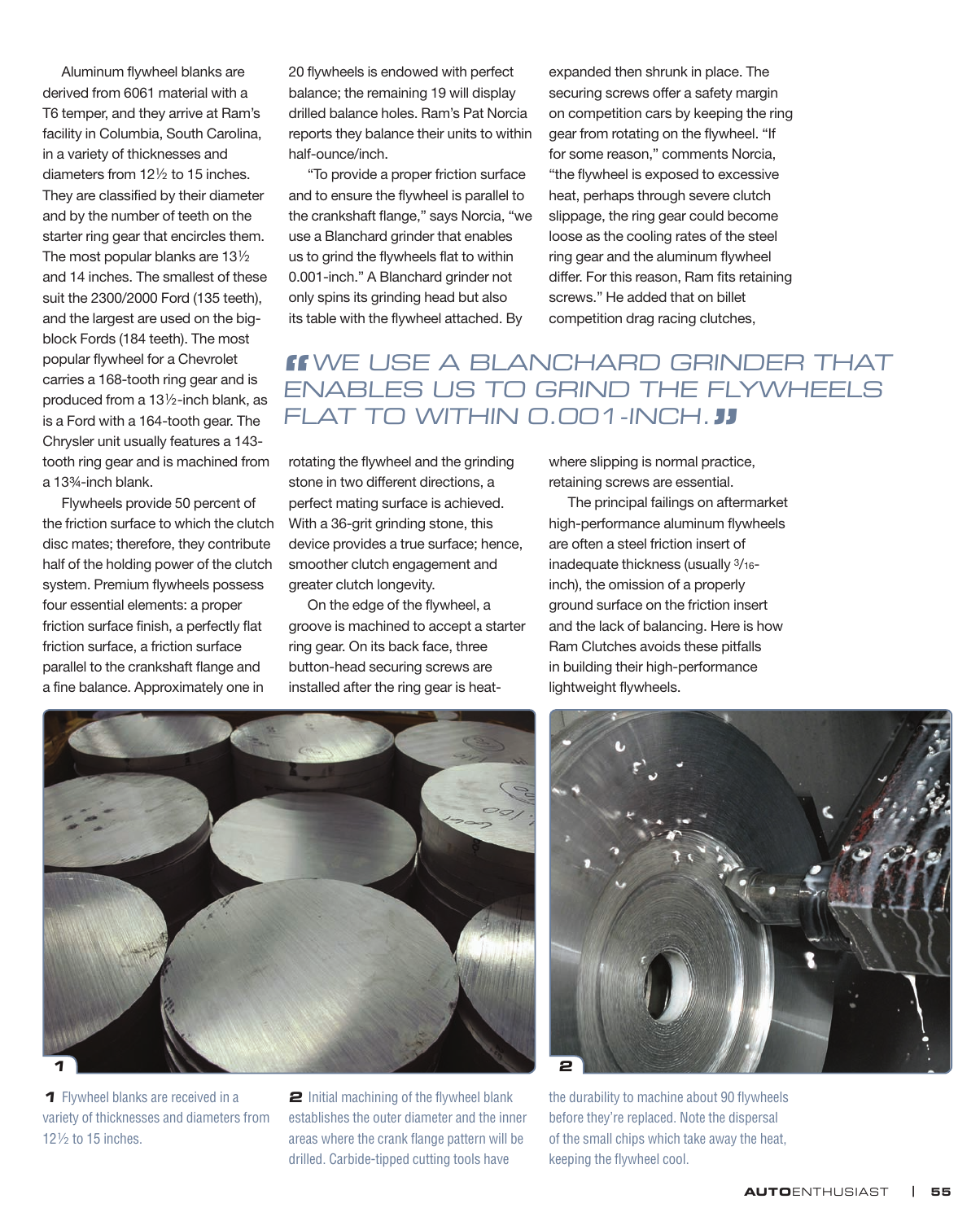

**3** To ensure the insert dissipates the heat generated by the clutch system, RAM uses a ¼-inch-thick steel insert on all their aluminum flywheels to avoid distortion. The 18 rivet holes are provided to ensure the ¼-inch-thick insert remains flat.

**4** This orbital riveter has a spinning tool in the head, so it rotates as it compresses the rivets, ensuring a tight rivet bond between the ¼-inch-thick steel insert and the flywheel.

**5** Using an oxy/acetylene blowtorch, ring gears are heated and expanded, allowing them to fit over the flywheels.

**6** Once the ring gear is hot, it is dropped onto the flywheel ring gear groove. When it cools, it shrinks and tightens to the flywheel, giving an interference fit of .030 inch.





**7** All Ram flywheels are drilled for multiple clutches. Here is an eight-bolt example for the new Mustang, which features holes to accept the original equipment 11-inch diaphragm clutch, the earlier 11-inch three-finger long-style clutch, or the 5-liter 10.5-inch diaphragm clutch.

**8** The surest way to overcome clutch snatch or chatter is to use a Blanchard grinder. The grinding wheel spins counter-clockwise while the flywheel table spins clockwise.

**9** Counter-boring the back of the flywheel in three places facilitates securing screws that prevent the ring gear from moving on the flywheel. These offer a safety margin on street-strip cars, but on drag racing cars where clutch slippage is a requirement, they are essential.